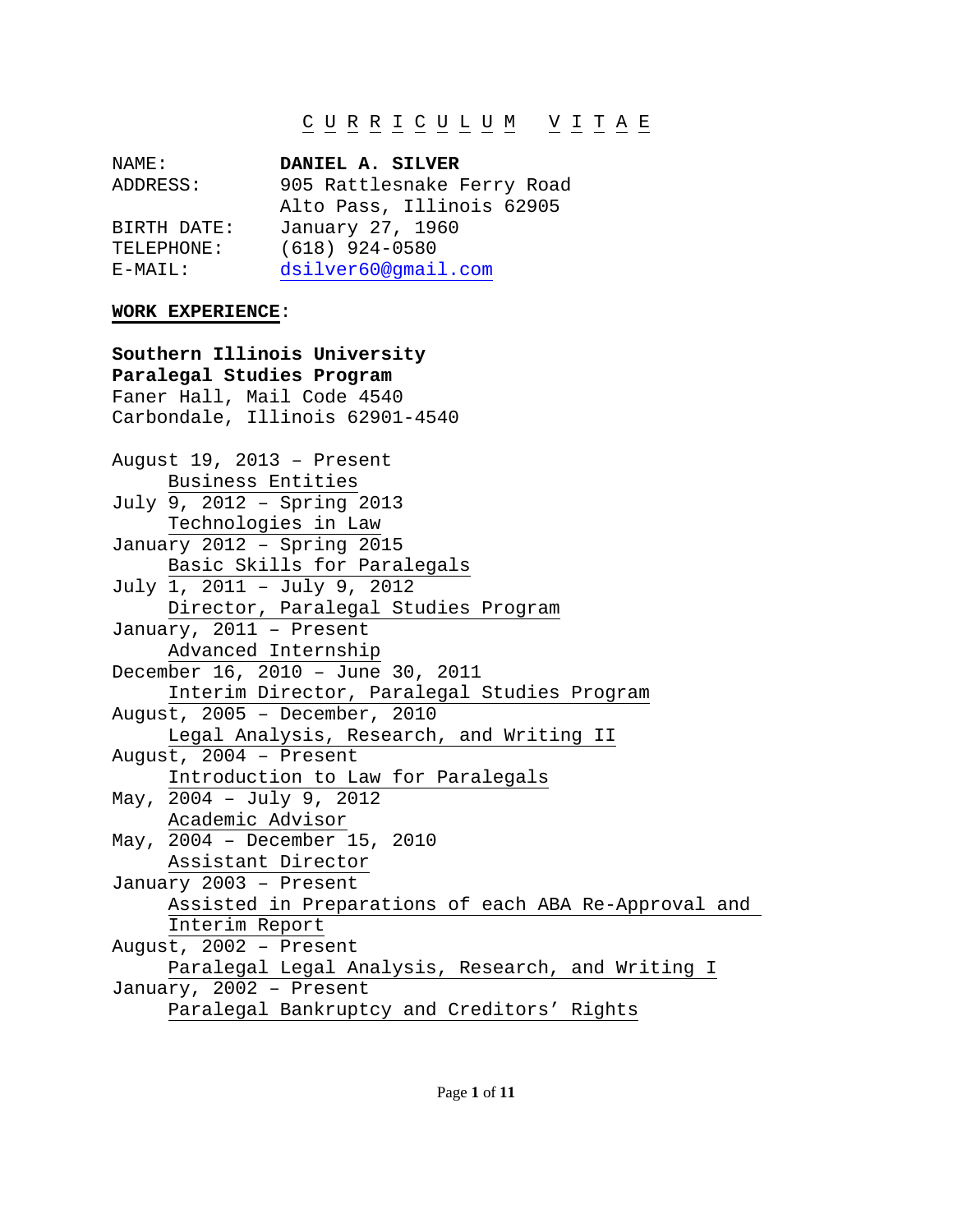### **WORK EXPERIENCE (continued)**:

**Law Office of Daniel A. Silver a/k/a Bankruptcy Alternatives** 905 Rattlesnake Ferry Road Alto Pass, Illinois 62905 (618) 924-0580 September, 1998 - Present *Attorney at Law/Owner/Operator*

# **Law Office of William A. Mueller**

**d/b/a The Bankruptcy Center** 7805 West Main Street Belleville, Illinois 62223 (618) 394-0713 August, 1994 - September, 1998 *Attorney at Law/Associate*

## **Law Office of John C. Chullen**

903 West Washington, Suite 1 Benton, Illinois 62812 (618) 438-0031 August, 1993 - August, 1994 *Attorney at Law/Associate*

## **Jackson County Public Defender**

Murphysboro, Illinois 62966 (618) 687-7250 December, 1992 - August, 1993 Licensure: Pursuant to Supreme Court Rule 711 License *Graduate Assistant/Law Clerk*

### **Student Legal Assistance Office**

Southern Illinois University at Carbondale Student Center - Third Floor Carbondale, Illinois 62901 (618) 536-6677 May, 1991 - August, 1993 Licensure: Pursuant to Supreme Court Rule 711 License *Graduate Assistant/Law Clerk*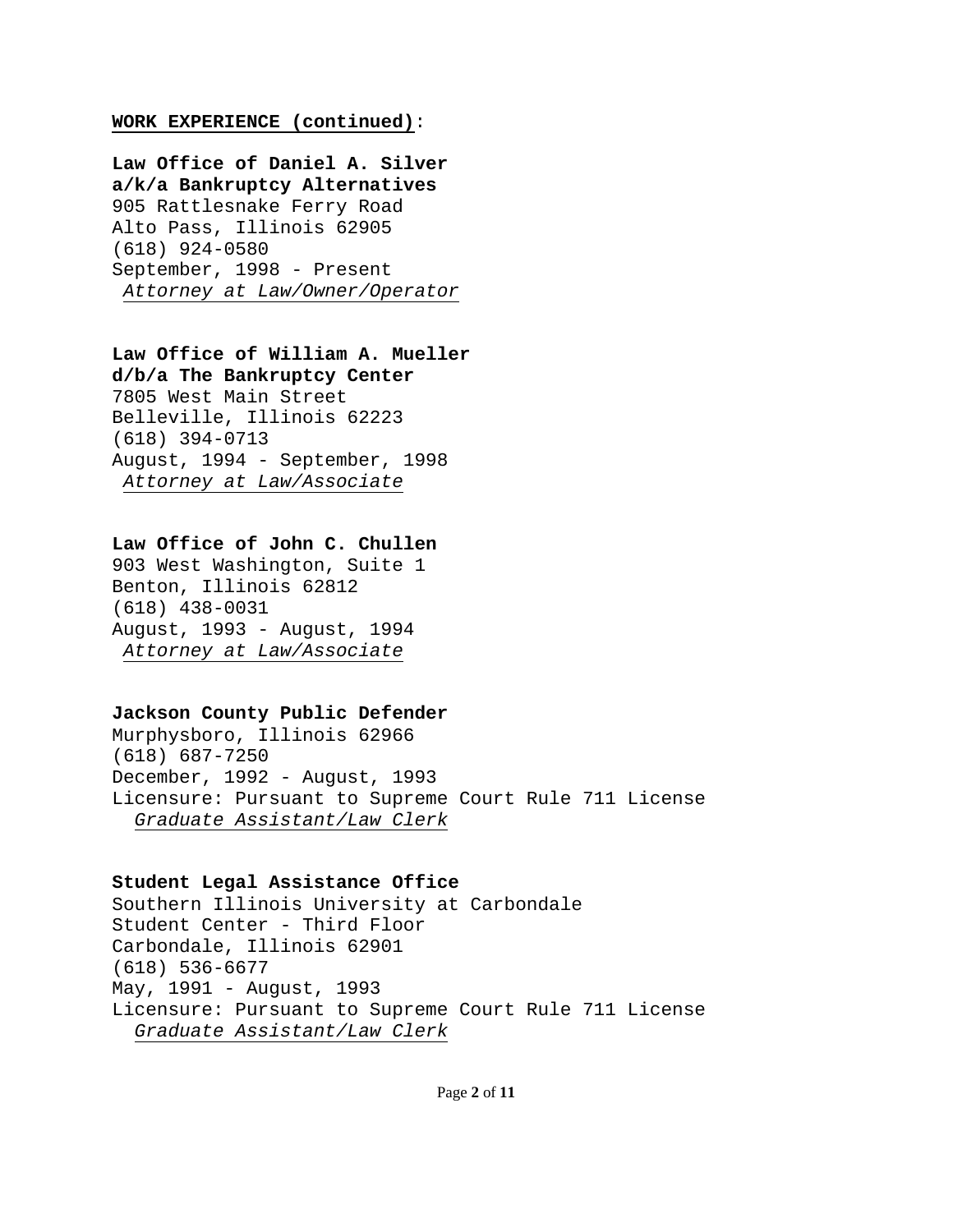# **WORK EXPERIENCE (continued)**: **Silverstreak Secretarial and Reporting Service** Rural Route 9, Box 120 Carbondale, Illinois 62901 (618) 457-6200 April, 1986 - December, 1991 *Owner/Operator/Court Reporting and Stenography*

### **Barrett, Twomey, Morris, Broom & Hughes**

Attorneys at Law 401 North Beadle Drive P. O. Box 1227 Carbondale, Illinois 62903-1227 (618) 457-0437 Summer and Fall, 1989 *Law Clerk*

# **Law Offices of Scott I. Canel and Associates**

 (Formerly of Hoffman & Davis, P.C.) Attorneys at Law 30 North LaSalle Street, Suite 1730 Chicago, Illinois 60602 (312) 580-0085 February, 1985 - May, 1987 *Executive Legal Secretary* for Scott I. Canel and David A. Saunders

# **Law Offices of James Ellis Gumbiner & Associates** Attorney at Law Six North Michigan Avenue, Suite 1305 Chicago, Illinois 60602 (312) 236-9751 June, 1984 - February, 1985

# *Executive Legal Secretary* for James E. Gumbiner

## **Wolfe, Rosenberg & Associates**

188 West Randolph Street, 20th Floor Chicago, Illinois 60601 (312) 782-8087 June, 1982 - June, 1984 *Professional Court Reporter*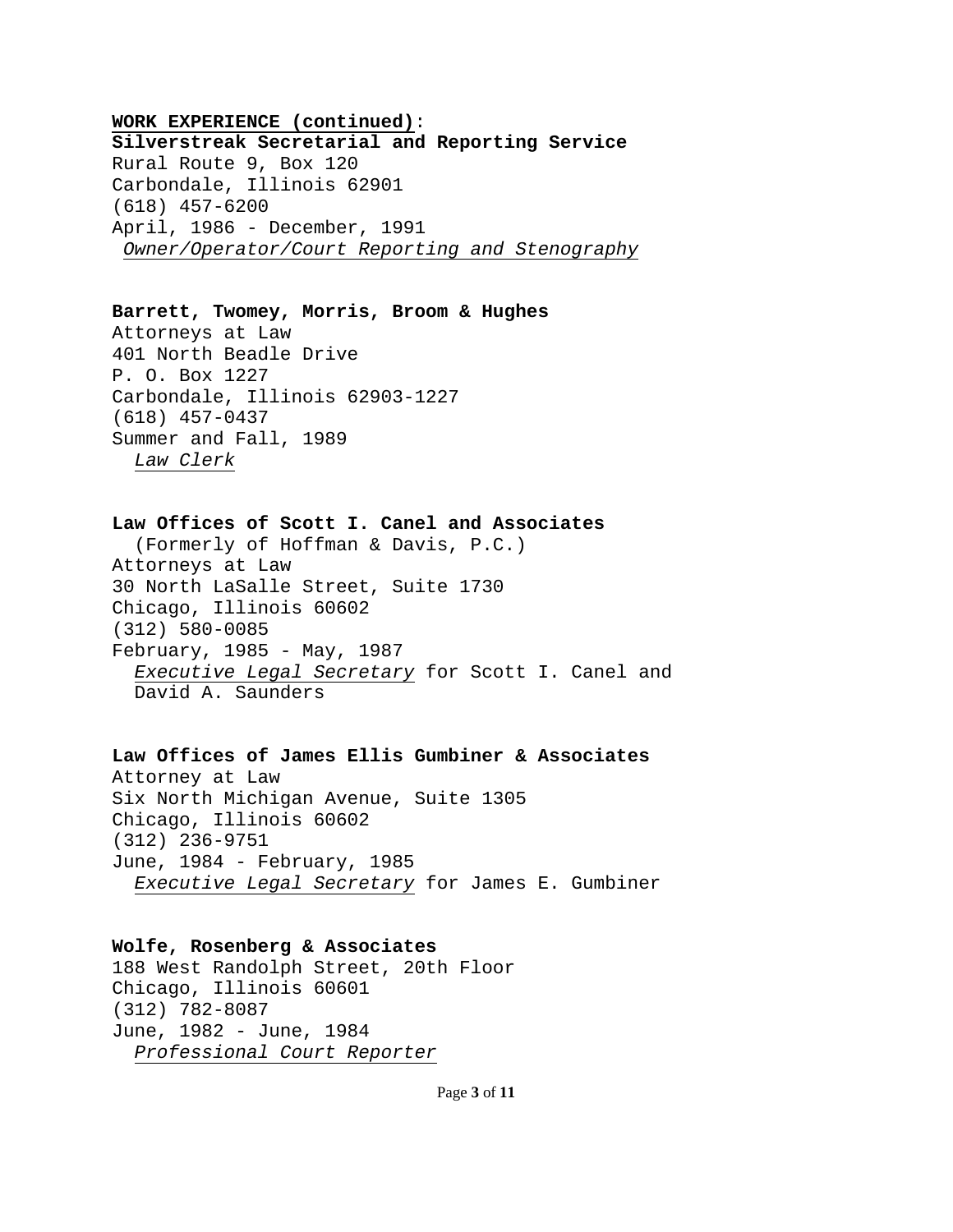# **PROJECTS**:

Textbook, "Practical Bankruptcy for Paralegals" for Pearson Publishing [12 chapters tendered to date]

# **EDUCATION**:

Southern Illinois University at Carbondale School of Law Lesar Law Building Carbondale, Illinois 62901 Degree: **Juris Doctor**, May, 1993 Extracurricular Activities: 711 License employment with Jackson County Public Defender Law and Medicine Society In-Hospital Observational Internship Women's Law Forum International Law Society Orientation Group Leader Student Bar Association Deputy Voter Registrar Southern Illinois University at Carbondale Carbondale, Illinois 62901 Degree: **Bachelor of Arts** in English, May, 1990 Extracurricular Activities: Employment with Student Legal Assistance Office University Honor Program Sigma Tau Delta International English Honor Society - President Golden Key Honor Society Law Clerk Clinic Outstanding College Students of America (OCSA) English Tutor Chemistry Tutor Undergraduate Student Government Judicial Board of Discipline Illinois Public Interest Research Group (IPIRG) Triton Junior College River Grove, Illinois 60171 August, 1978 - December, 1981 Area of Study: Court and Conventional Reporting Degrees: **Registered Professional Reporter** (R.P.R.) **Certified Shorthand Reporter** (C.S.R.) Illinois Officialship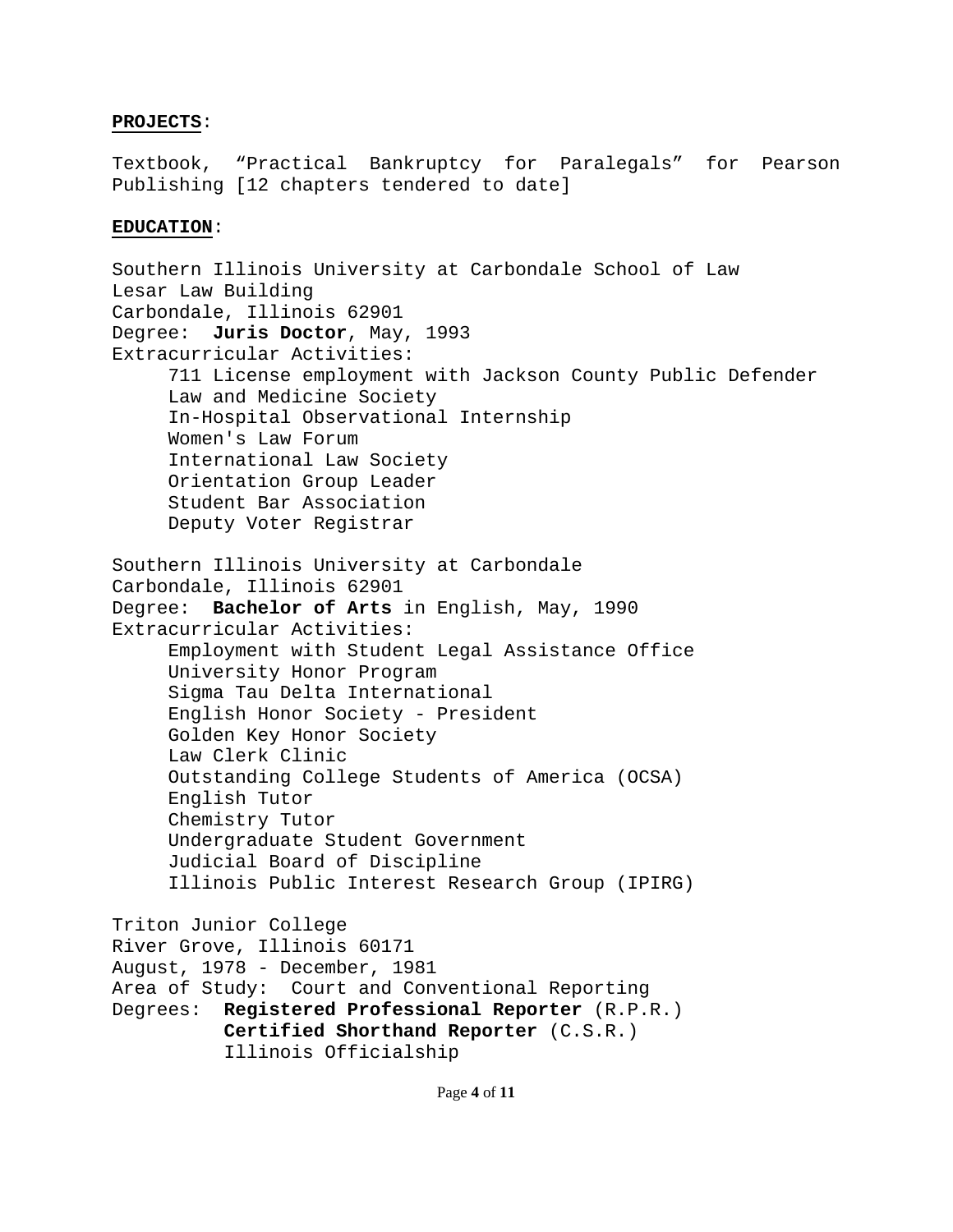### **PRESENTATIONS**:

Presenter, Illinois State Bar Association Law Day, Carbondale Community High School – May 2, 2016

Presenter, Illinois State Bar Association Law Day, Murphysboro High School – May 2, 2016

Presenter, Illinois State Bar Association Law Day, Carbondale Community High School – April 21, 2015

Presenter, Illinois State Bar Association Law Day, Carbondale Community High School - Spring 2014

Worked with Student Prosecution Team for the Law and Leadership Institute Mock Trial, Federal Courthouse, Federal Court for the Southern District of Illinois, Benton, Illinois – June 27, 2013

Presenter, Illinois State Bar Association Law Day, Carbondale Community High School - Spring 2013

Presenter, Illinois State Bar Association Law Day, Carbondale Community High School – April 30, 2012

Speaker, Jackson County Bar Association re: E-Discovery – February 16, 2012

Speaker at National American Association for Paralegal Education (AAfPE) Conference re: Advanced Uses of Microsoft Word – Fall 2011

Speaker, Jackson County Bar Association re: Technologies in Law – October 20, 2011

Presenter, Illinois State Bar Association Law Day, Carbondale Community High School - Spring 2011

Presenter, Illinois State Bar Association Law Day, Carbondale Community High School - Spring 2010

Speaker at National AAfPE Conference re: The paralegal's function in monitoring electronically transmitted information and encryption – Fall 2009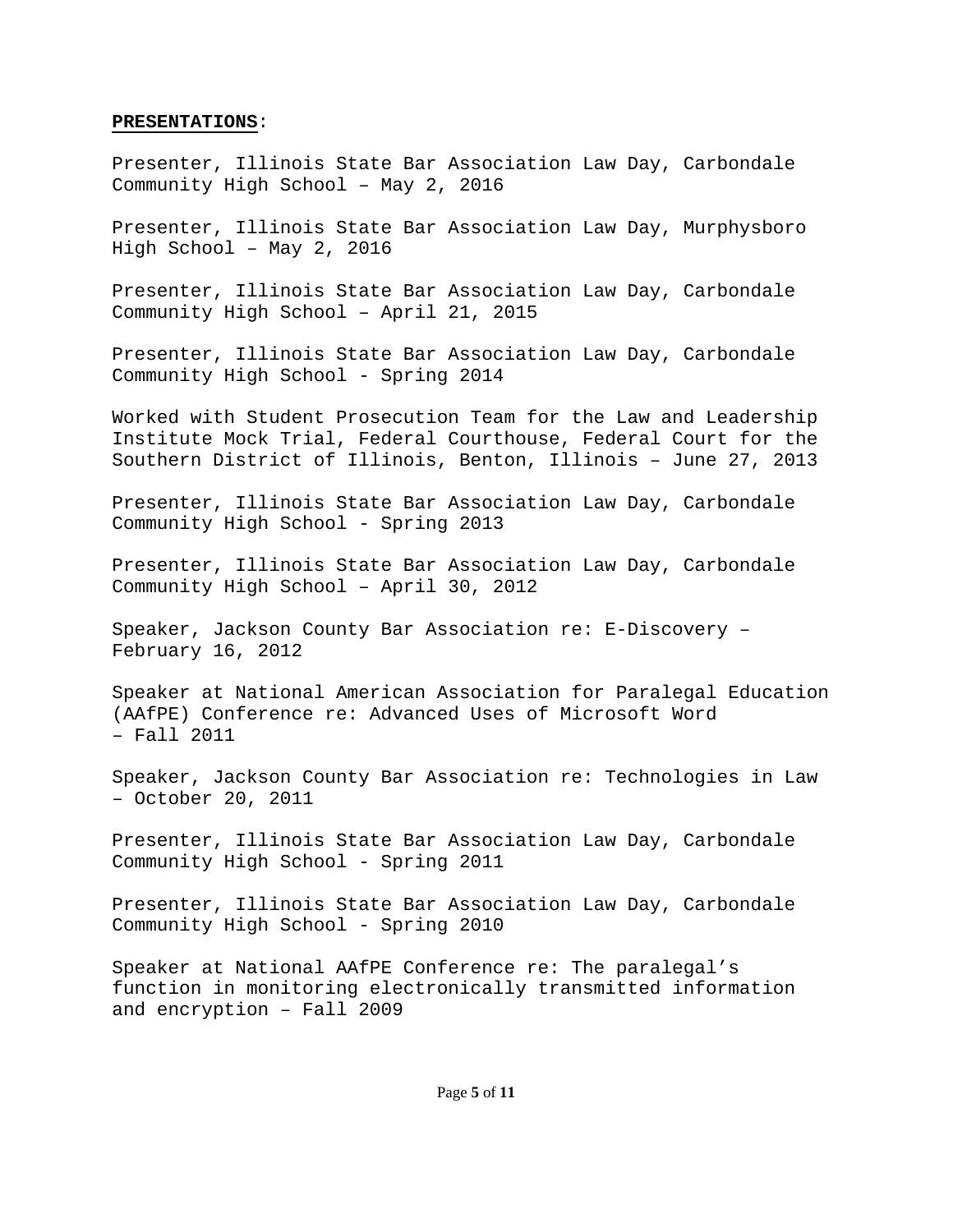Presenter, Illinois State Bar Association Law Day, Carbondale Community High School - Spring 2009

Speaker at Regional AAfPE Conference re: Teaching Strategies and Skills - Spring 2008

Speaker at Regional AAfPE Conference re: Electronic Filing and Electronic Discovery - Spring 2008

Presenter, Illinois State Bar Association Law Day, Carbondale Community High School - Spring 2008

Speaker at National AAfPE Conference re: Electronic Filing and Electronic Discovery - Fall 2007

## **UNIVERSITY COUNCILS:**

CoLA Dean Search Committee – November 2014 – Spring 2015

CoLA Council – Fall 2006 – Spring 2011

*Chair of CoLA Council Recruitment and Retention Committee – 2010-2011 Academic Year*

*Chair of CoLA Council Committee on Grievance and Goodwill - 2008-2009 Academic Year*

Paralegal Studies Advisory Committee – Spring 2002 – Present

Supervisor for Organization of Paralegal Students

### **PROFESSIONAL ASSOCIATIONS**:

Joint CLE Planning Committee, Joint SIU School of Law/Jackson County Bar Association CLE Event – October 2015 – April 2016

Chair, Jackson County Bar Association Social Committee – October 2014 – June 2015

Joint CLE Planning Committee, Joint SIU School of Law/Jackson County Bar Association CLE Event – October 2014 – April 2015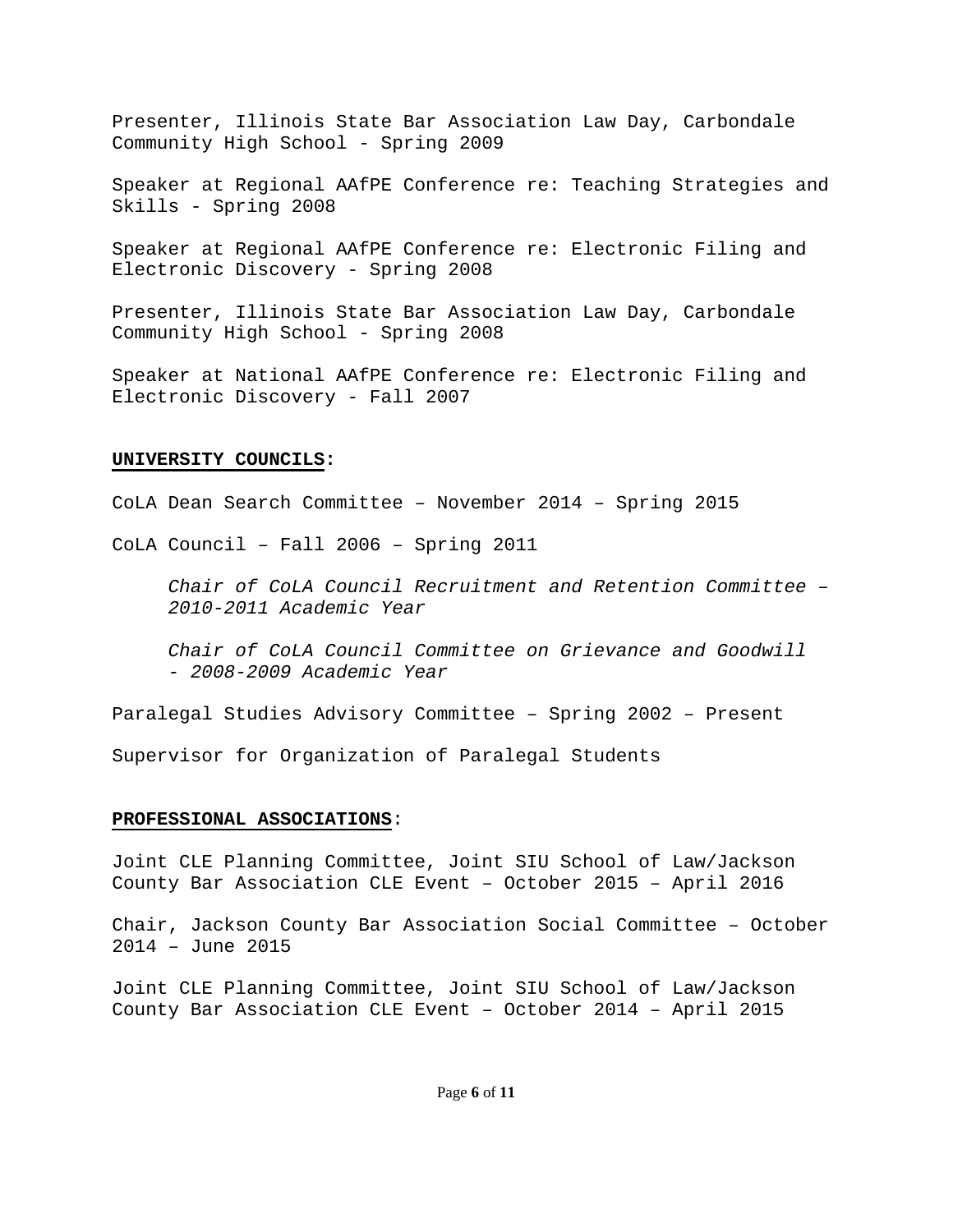President, Jackson County Bar Association – July 2013 – June 2014 Co-Chair, Jackson County Bar Association Social Committee – October 2013 – June 2014 Joint CLE Planning Committee, Joint SIU School of Law/Jackson County Bar Association CLE Event – October 2013 – April 2014 Vice-President, Jackson County Bar Association – July 2012 – June 2013 Joint CLE Planning Committee, Joint SIU School of Law/Jackson County Bar Association CLE Event – October 2012 – June 2013 American Association for Paralegal Education (AAfPE) – Fall, 2006 - Present American Bar Association – Spring 1993 - Present Bankruptcy Association of Southern Illinois – Fall 2005 – Present Illinois Paralegal Association Illinois State Bar Association

#### **BOOK REVIEWS**:

Jackson County Bar Association

Reviewed chapters from the manuscript for "The ABC's of Debt," written by Stephen Parsons, for Wolters Kluwer, spring, 2008

### **CONTINUING LEGAL AND ADMINISTRATIVE EDUCATION**:

Joint CLE Conference, Lesar Law School – April 22, 2016

Jackson County Bar Association, USERRA: Employer Obligations and Employee Portections – March 17, 2016

Jackson County Bar Association, Estate Planning and Special Needs Trusts – February 18, 2016

### Page **7** of **11**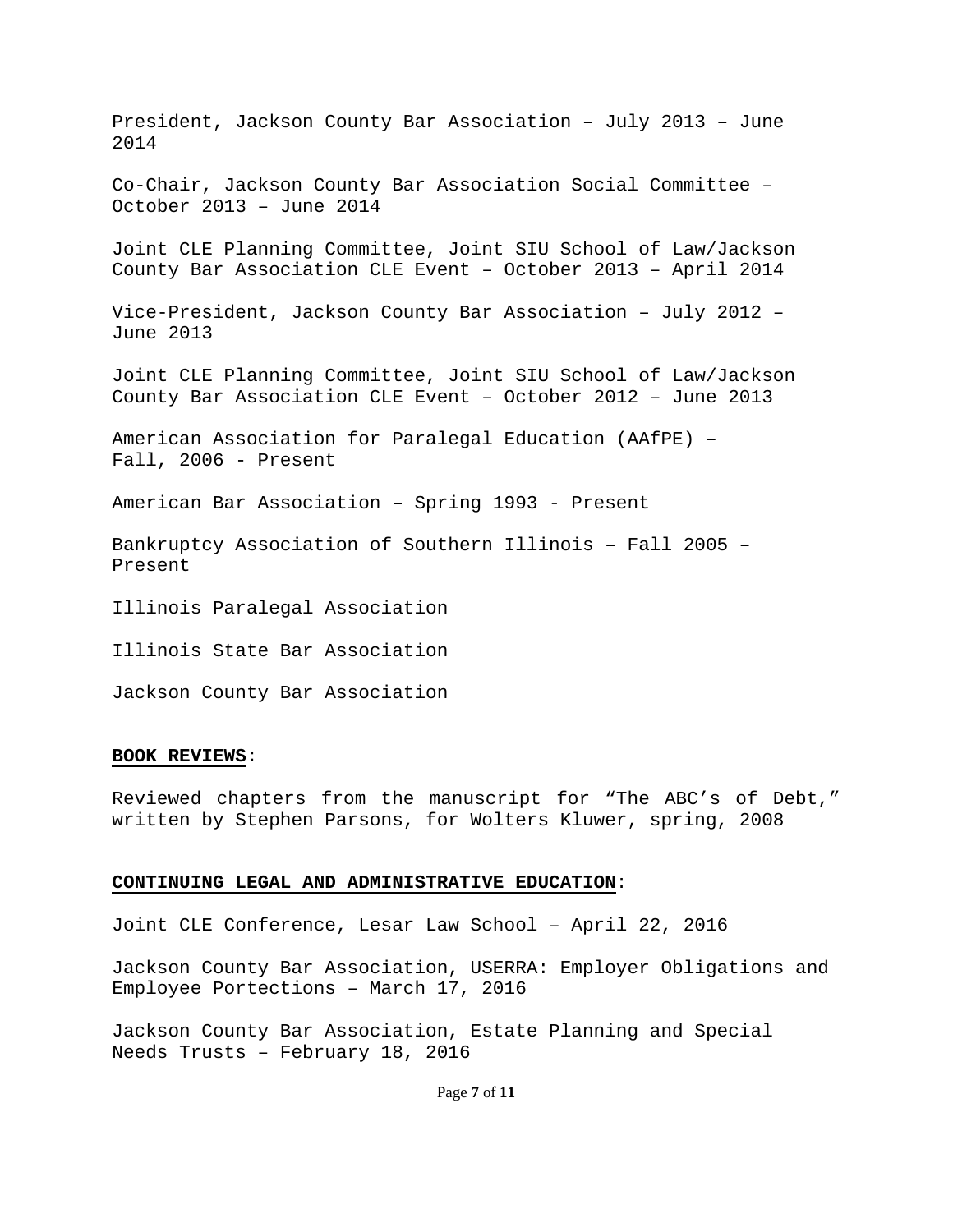Page **8** of **11** Jackson County Bar Association, Introduction to Employment Visas and Documentation – January 21, 2016 Jackson County Bar Association, An Update to The Bar Exam and What Is To Come – December 17, 2015 Jackson County Bar Association, Educational Rights of Students with Disabilities: A Review of FAPE Requirements Under Section 504 and I.D.E.A. – November 19, 2015 Judging Moot Court Arguments, SIU School of Law – November 6, 2015 Jackson County Bar Association, Social Media and the Law – October 15, 2015 Jackson County Bar Association, Law School Updates – September 17, 2015 Joint CLE Conference, Lesar Law School – May 1, 2015 Jackson County Bar Association, Judges' Panel – April 21, 2015 Jackson County Bar Association, Privacy of Mental Health Records in Illinois: The Mental Health & Developmental Disabilities Confidentiality Act – January 15, 2015 Jackson County Bar Association, Medical Marijuana in Illinois – October 16, 2014 Judging Moot Court Arguments, SIU School of Law – September 19, 2014 Jackson County Bar Association monthly CLE meetings - continuing Jackson County Bar Association, Judges' Panel – May 15, 2014 Jackson County Bar Association, Todd Graham, Ph.D. – The Art of Persuasion, Tips for Crafting and Delivering an Effective Argument – April 17, 2014 Joint CLE Conference, Lesar Law School – April 4, 2014 Jackson County Bar Association, Honorable James M. Radcliffe – Lawyers Assistance Program – March 28, 2014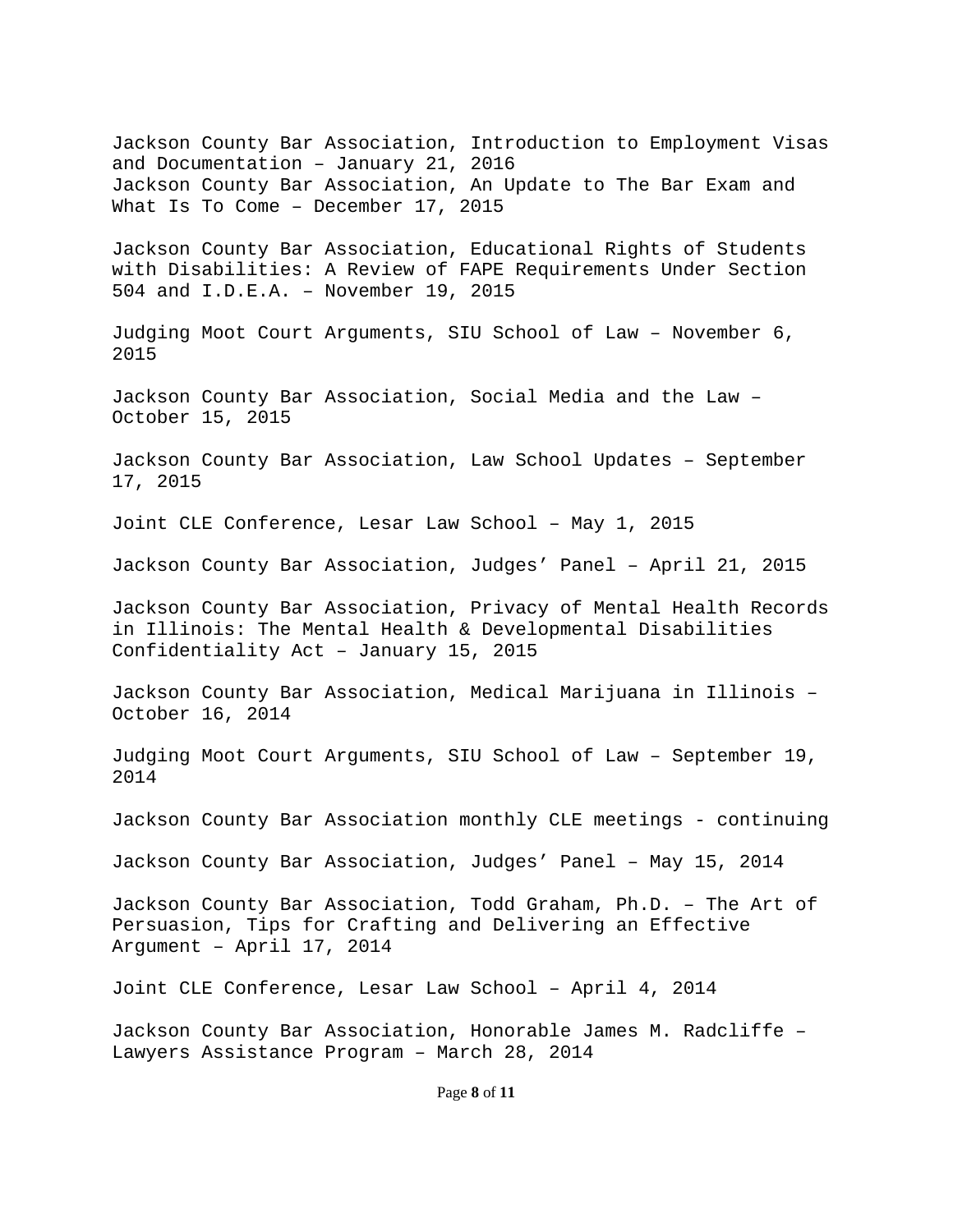Jackson County Bar Association, Cannabis and the Law – March 20, 2014 Jackson County Bar Association, Preparing Divorce Decrees in Anticipation of Bankruptcy – January 16, 2014 Jackson County Bar Association, The Basics of the Affordable Care Act – November 21, 2013 Judging Moot Court Arguments, SIU School of Law – November 1, 2013 Jackson County Bar Association, The Uniformed Services Employment and Reemployment Rights Act: Rights of Returning Service Members with Updates – October 17,2013 Basic Skills and Family Mediation Training – August 5 through August 9, 2013 Jackson County Bar Association, Non-Verbal Persuasion – May 16, 2013 Joint CLE Conference, Lesar Law School – April 26, 2013 Judging Moot Court Arguments, SIU School of Law – September 21, 2012 Jackson County Bar Association, Judges' Panel – May 17, 2012 Joint CLE Conference, Lesar Law School – April 20, 2012 Jackson County Bar Association, Frustration and Foreclosures – The Legal Dilemma of the  $21^{st}$  Century - April 19, 2012 Judging Oral Arguments, SIU School of Law – April 17, 2012 Desire2Learn Training – December 13, 2011 AAfPE National Conference for Paralegal Educators – November 2, 2011 through November 5, 2011 Assessment Workshop, Student Center Ballroom – October 6, 2011 Moot Court Judge, Lesar Law School Courtroom – September 24, 2011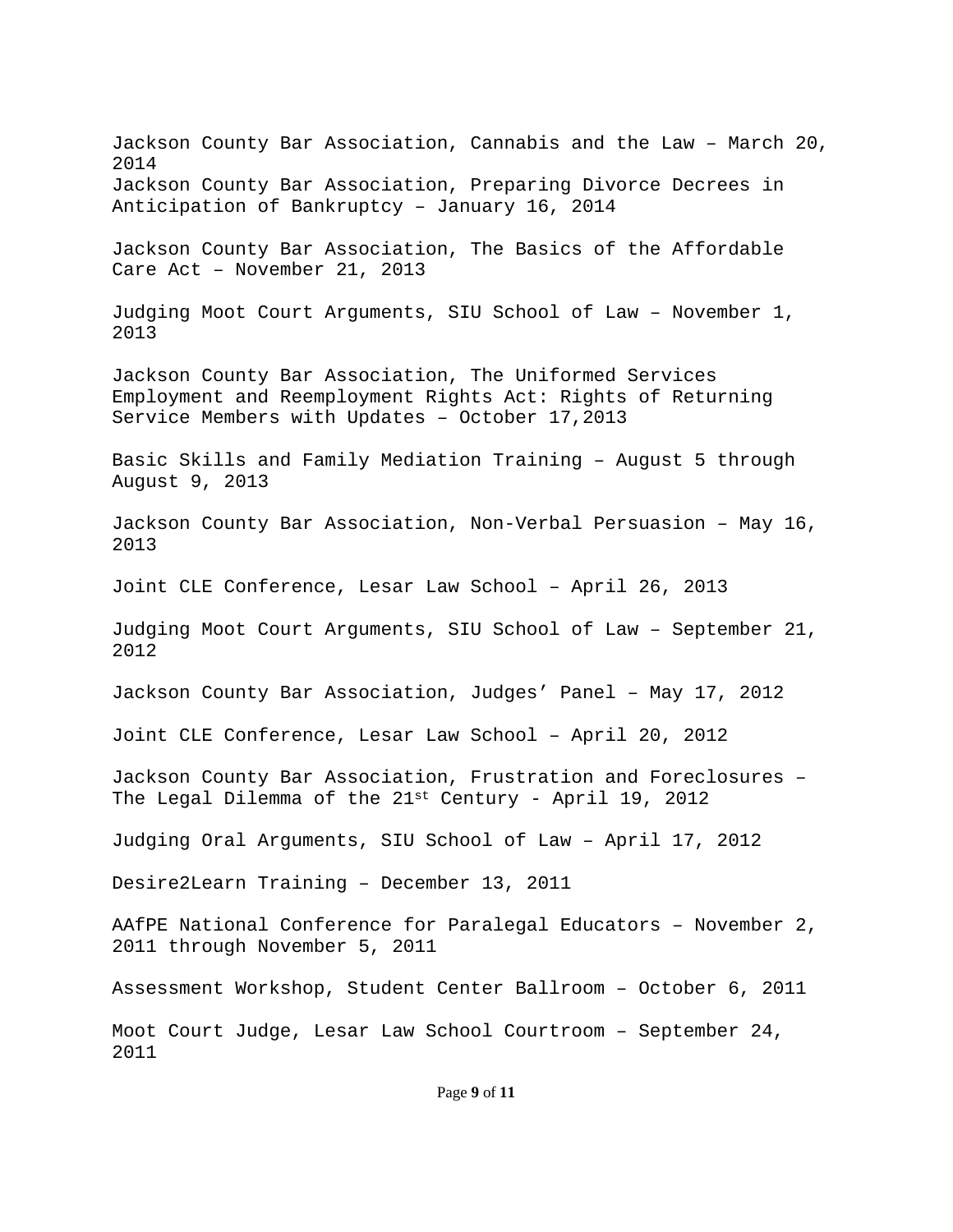Labor & Employee Relations Seminar, Student Health Center – September 8, 2011 University Guidelines Workshop, Morris Library Guyon Auditorium – August 31, 2011

Illinois Attorney Registration and Disciplinary Commission CLE Webinar; Law Practice Transitions: The Ethical Obligations When Selling, Closing, or Leaving a Law Practice – June 2, 2011 P-Card Training – April 27, 2011

Jackson County Bar Association Judges' Panel, Carbondale, Illinois – April 21, 2011

Judging Lawyering Skills Oral Arguments, Southern Illinois University School of Law – April 20, 2011

AAfPE Regional Conference, Chicago, Illinois – April 9, 2011

Joint CLE Conference, Southern Illinois University School of Law April 8, 2011

Teaching Pedagogy, Guyan Auditorium, SIUC – March 21, 2011 AIS Training – February 22, 2011

Hobson's Connect and Hobson's Retain Training – January 11, 2011

Forms 90-90A Seminar, SIUC – September 8, 2010

Joint CLE Conference, Southern Illinois University School of Law April 16, 2010

AAfPE Regional Conference, Madison, Wisconsin – April 10-11, 2010

AAfPE National Conference, Portland, Oregon - October 28-31, 2009

Joint CLE Conference, Southern Illinois University School of Law April, 2009

Bankruptcy Seminar, Bankruptcy Association of Southern Illinois April, 2009

AAfPE Regional Conference, Chicago, Illinois - April 3-4, 2009

Page **10** of **11**